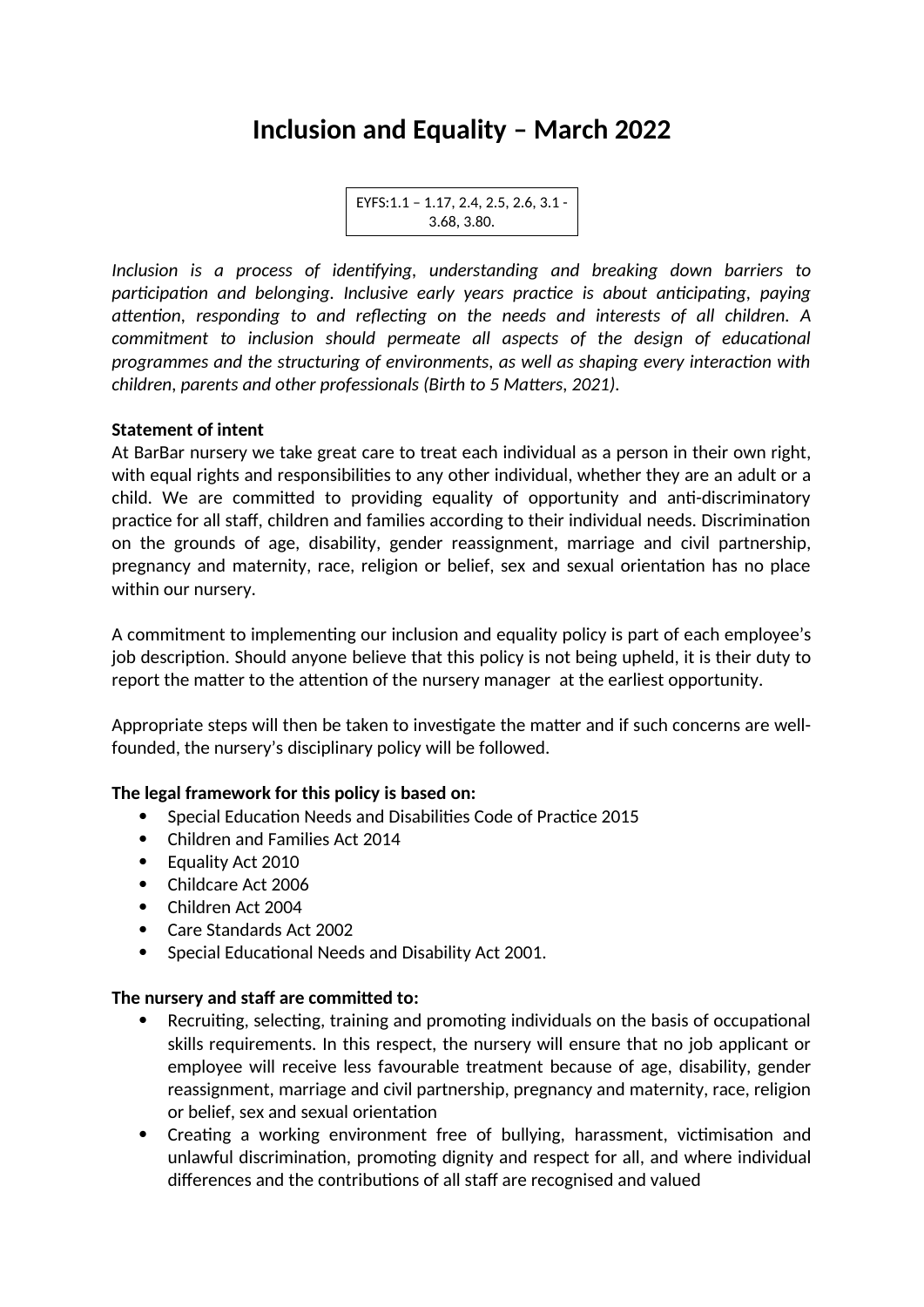- Providing a childcare place, wherever possible, for children who may have special educational needs and/or disabilities or are deemed disadvantaged according to their individual circumstances
- Making reasonable adjustments for children with special educational needs and disabilities
- Striving to promote equal access to services and projects by taking practical steps (wherever possible and reasonable), such as ensuring access to people with additional needs and by producing materials in relevant languages and media for all children and their families
- Providing a secure environment in which all our families are listened to, children can flourish and all contributions are valued
- Including and valuing the contribution of all families to our understanding of equality, inclusion and diversity
- Providing positive non-stereotypical information
- Continually improving our knowledge and understanding of issues of equality, inclusion and diversity and training all staff about their rights and responsibilities under the inclusion and equality policy.
- Regularly reviewing, monitoring and evaluating the effectiveness of inclusive practices to ensure they promote and value diversity and difference and that the policy is effective and practices are non-discriminatory
- Making inclusion a thread which runs through the entirety of the nursery, for example, by encouraging positive role models through the use of toys, imaginary play and activities, promoting non-stereotypical images and language and challenging all discriminatory behaviour (see dealing with discriminatory behaviour policy).

## **Admissions/service provision**

The nursery is accessible to all children and families in the local community and further afield through a comprehensive and inclusive admissions policy.

The nursery will strive to ensure that all services and projects are accessible and relevant to all groups and individuals in the community within targeted age groups.

#### **Recruitment**

Recruitment, promotion and other selection exercises such as redundancy selection will be conducted on the basis of merit, against objective criteria that avoids discrimination. Shortlisting will be done by more than one person, where possible.

All members of the selection group are committed to the inclusive practice set out in this policy and will have received appropriate training in this regard.

Application forms are sent out along with a copy of the equal opportunities monitoring form. Application forms do not include questions that potentially discriminate on the grounds specified in the statement of intent.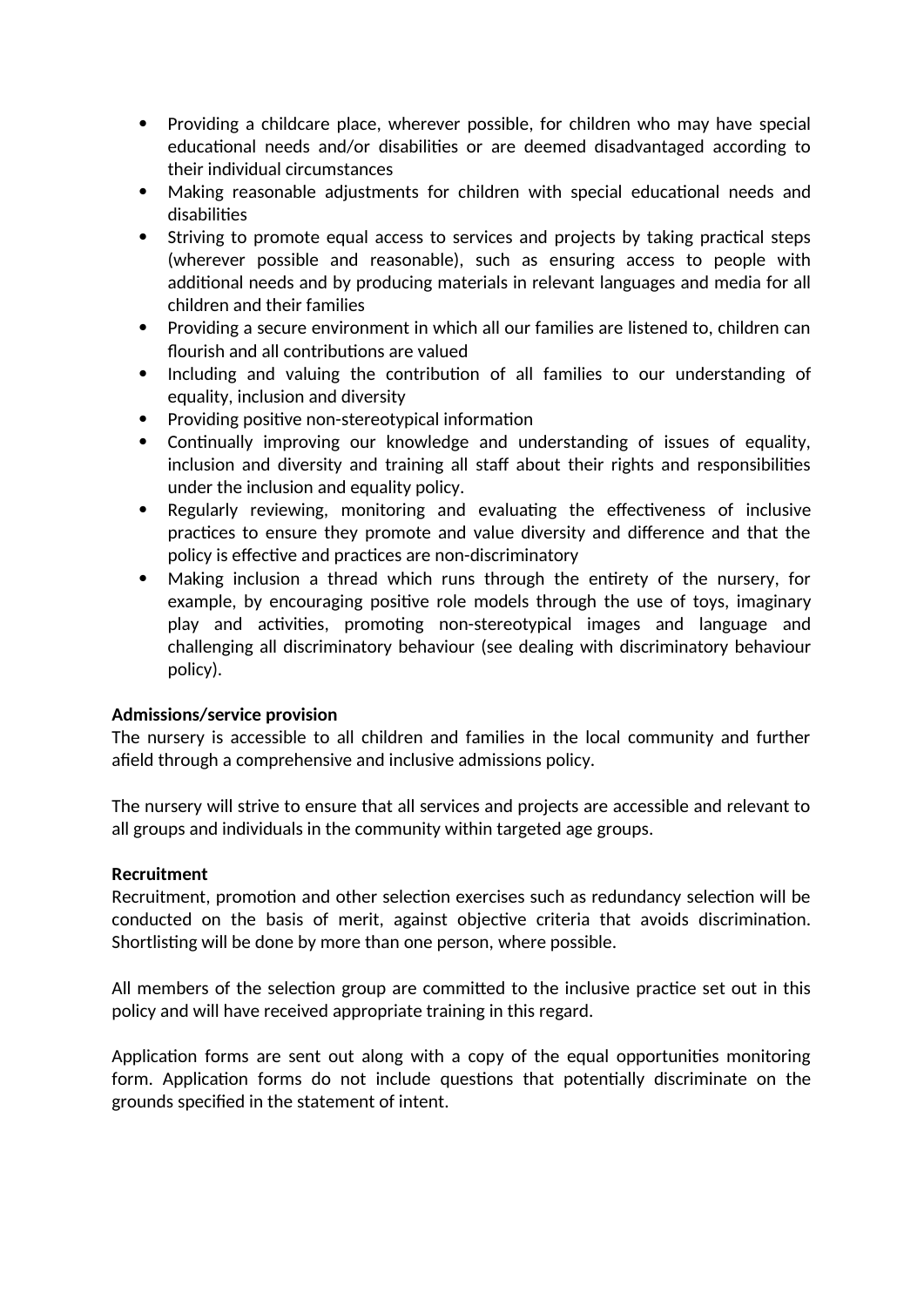Vacancies are generally advertised to a diverse section of the labour market. Advertisements avoid stereotyping or using wording that may discourage particular groups from applying.

At interview, no questions are posed which potentially discriminate on the grounds specified in the statement of intent. All candidates are asked the same questions and members of the selection group will not introduce nor use any personal knowledge of candidates acquired outside the selection process. Candidates are given the opportunity to receive feedback on the reasons why they were not successful.

We may ask questions (Under the Equality Act 2010) prior to offering someone employment in the following circumstances:

- To establish whether the applicant will be able to comply with a requirement to undergo an assessment (i.e. an interview or selection test)
- To establish whether the applicant will be able to carry out a function that is intrinsic to the work concerned
- To monitor diversity in the range of people applying for work
- To take positive action towards a particular group for example offering a guaranteed interview scheme
- You require someone with a particular disability because of an occupational requirement for the job.

The national College for Teaching and Leadership provides further guidance specific to working with children, which we follow:

*Providers have a responsibility to ensure that practitioners have the health and physical capacity to teach and will not put children and young people at risk of harm. The activities that a practitioner must be able to perform are set out in the Education (Health Standards England) Regulations 2003. Providers are responsible for ensuring that only practitioners who have the capacity to teach remain on the staff team.*

*People with disabilities or chronic illnesses may have the capacity to teach, just as those without disabilities or medical conditions may be unsuitable to teach. Further information on training to teach with a disability is available from the DfE website.*

*Successful applicants offered a position may be asked to complete a fitness questionnaire prior to commencing the programme. Providers should not ask allencompassing health questions, but should ensure that they only ask targeted and relevant health-related questions, which are necessary to ensure that a person is able to teach.*

## **Staff**

It is our policy not to discriminate in the treatment of individuals. All staff are expected to co-operate with the implementation, monitoring and improvement of this and other policies. They are expected to challenge language, actions, behaviours and attitudes which are oppressive or discriminatory on the grounds specified in this policy and recognise and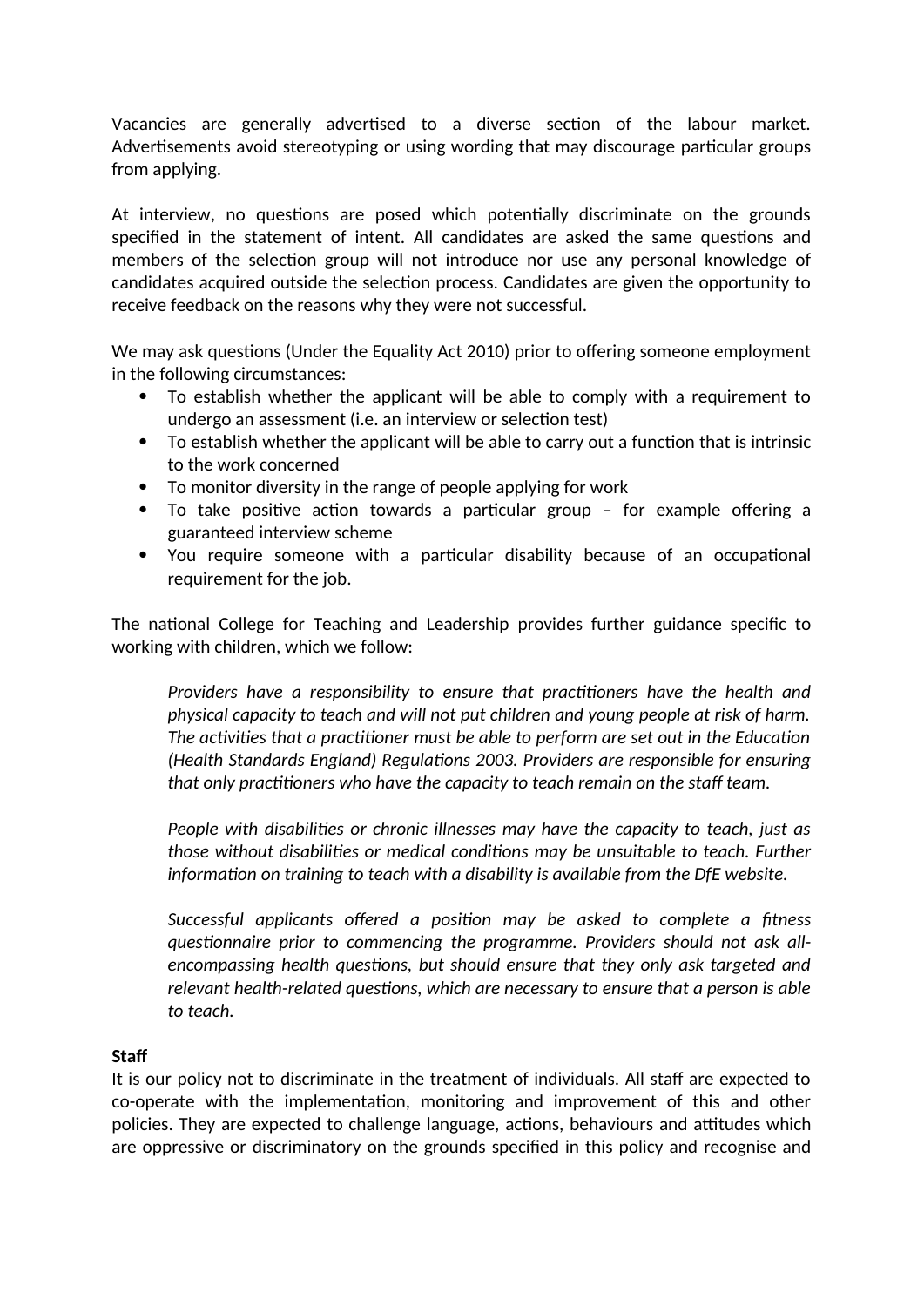celebrate other cultures and traditions. All staff are expected to participate in equality and inclusion training.

Staff will follow the 'Dealing with Discriminatory Behaviour' policy where applicable to report any discriminatory behaviours observed.

## **Training**

The nursery recognises the importance of training as a key factor in the implementation of an effective inclusion and equality policy. All new staff receive induction training including specific reference to the inclusion and equality policy. The nursery strives towards the provision of inclusion, equality and diversity training for all staff on a yearly basis.

## **Early learning framework**

We follow the Early Years Foundation Stage and ensure that all learning opportunities offered in the nursery encourage children to develop positive attitudes to people who are different from them. Our curriculum encourages children to empathise with others and to begin to develop the skills of critical thinking.

# **We do this by:**

- Identifying a key person to each child who will ensure that each child's care is tailored to meet their individual needs and continuously observe, assess and plan for their learning and development
- Listening to children (verbally and non-verbally) and making children feel included, valued and good about themselves
- Ensuring that we know what each child knows and "can do" and have equal access to tailored early learning and play opportunities
- Reflecting the widest possible range of communities in the choice of resources
- Avoiding stereotypical or derogatory images in the selection of materials
- Acknowledging and celebrating a wide range of religions, beliefs and festivals
- Creating an environment of mutual respect
- Supporting children to talk about their feelings and those of others, manage emotions and develop empathy
- Helping children to understand that discriminatory behaviour and remarks are unacceptable
- Knowing children well, being able to meet their needs and know when they require further support
- Ensuring that all early learning opportunities offered are inclusive of children with special educational needs and/or disabilities and children from disadvantaged backgrounds
- Ensuring that children whose first language is not English have full access to our early learning opportunities and are supported in their learning
- Working in partnership with all families to ensure they understand the policy and challenge any discriminatory comments made
- Ensuring the medical, cultural and dietary needs of all children are met and help
- Children to learn about a range of food and cultural approaches to meal times and to respect the differences among them.